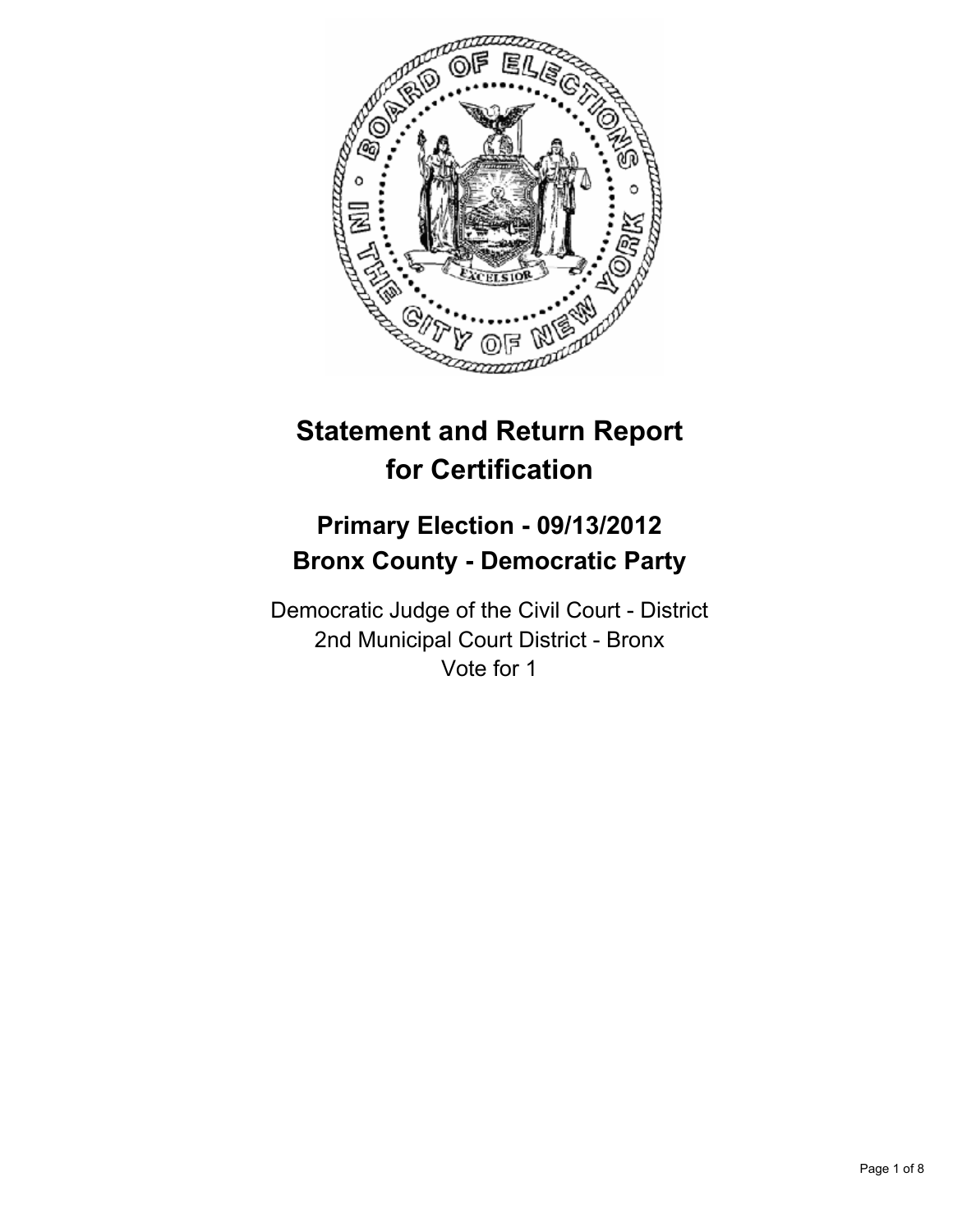

| PUBLIC COUNTER                                           | 3,241 |
|----------------------------------------------------------|-------|
| <b>EMERGENCY</b>                                         | 0     |
| ABSENTEE/MILITARY                                        | 159   |
| <b>FEDERAL</b>                                           | 0     |
| SPECIAL PRESIDENTIAL                                     | 0     |
| <b>AFFIDAVIT</b>                                         | 157   |
| <b>Total Ballots</b>                                     | 3,557 |
| Less - Inapplicable Federal/Special Presidential Ballots | 0     |
| <b>Total Applicable Ballots</b>                          | 3,557 |
| <b>EDDIE MCSHAN</b>                                      | 1,791 |
| <b>JUANA P. VALENTIN</b>                                 | 1,234 |
| RUBEN DIAZ (WRITE-IN)                                    | 1     |
| UNATTRIBUTABLE WRITE-IN (WRITE-IN)                       | 8     |
| VANESSA L. GIBSON (WRITE-IN)                             | 1     |
| <b>Total Votes</b>                                       | 3,035 |
| Unrecorded                                               | 522   |

| PUBLIC COUNTER                                           | 2,348    |
|----------------------------------------------------------|----------|
| <b>EMERGENCY</b>                                         | 0        |
| ABSENTEE/MILITARY                                        | 99       |
| <b>FEDERAL</b>                                           | 0        |
| <b>SPECIAL PRESIDENTIAL</b>                              | $\Omega$ |
| <b>AFFIDAVIT</b>                                         | 89       |
| <b>Total Ballots</b>                                     | 2,536    |
| Less - Inapplicable Federal/Special Presidential Ballots | 0        |
| <b>Total Applicable Ballots</b>                          | 2,536    |
| <b>EDDIE MCSHAN</b>                                      | 995      |
| <b>JUANA P. VALENTIN</b>                                 | 1,066    |
| <b>JOSE RIVERA (WRITE-IN)</b>                            | 1        |
| MARK GJONAJ (WRITE-IN)                                   | 1        |
| SIMON PEREZ (WRITE-IN)                                   | 1        |
| UNATTRIBUTABLE WRITE-IN (WRITE-IN)                       | 7        |
| <b>Total Votes</b>                                       | 2,071    |
| Unrecorded                                               | 465      |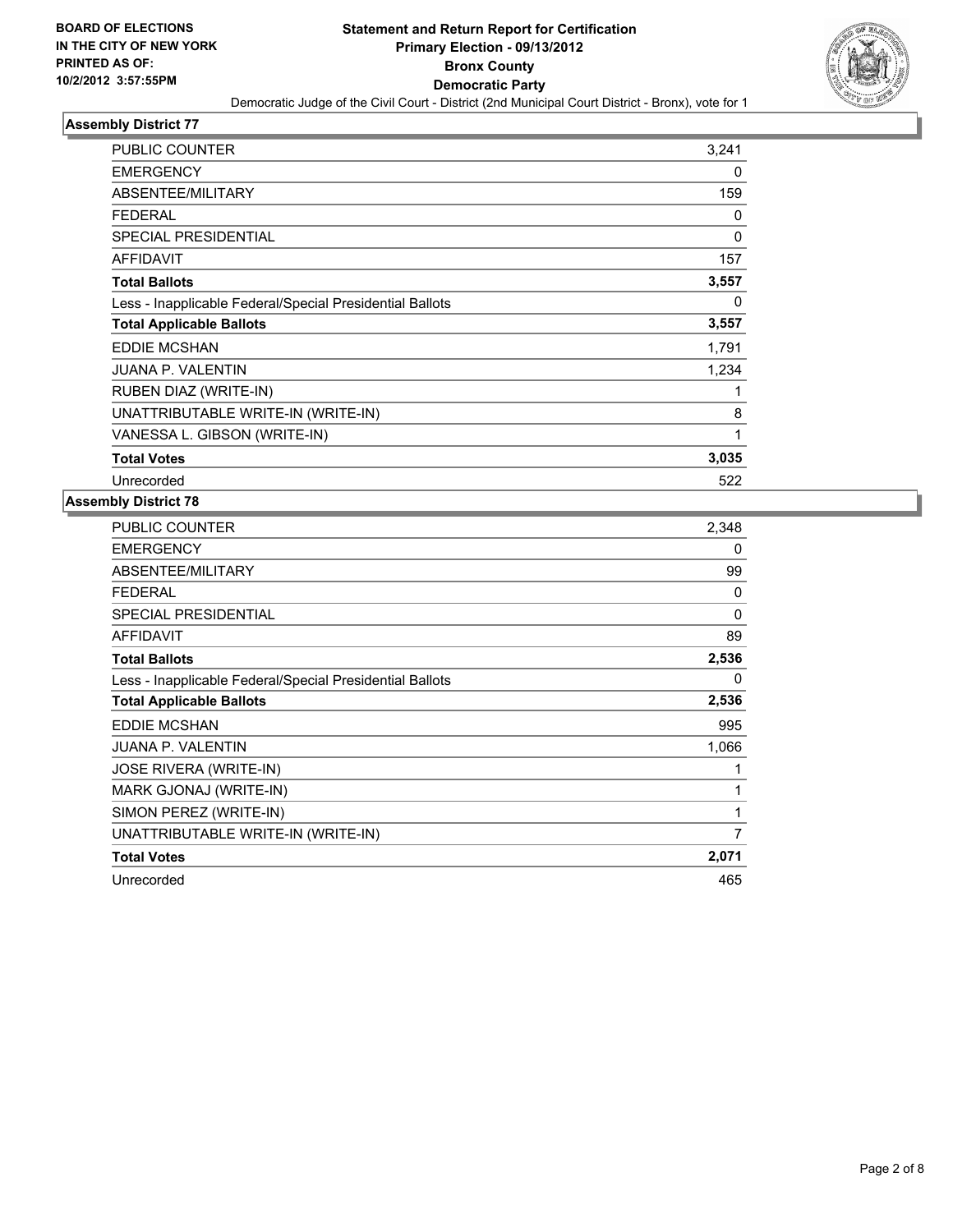

| <b>PUBLIC COUNTER</b>                                    | 2,360          |
|----------------------------------------------------------|----------------|
| <b>EMERGENCY</b>                                         | 20             |
| <b>ABSENTEE/MILITARY</b>                                 | 113            |
| <b>FEDERAL</b>                                           | 0              |
| <b>SPECIAL PRESIDENTIAL</b>                              | 0              |
| <b>AFFIDAVIT</b>                                         | 74             |
| <b>Total Ballots</b>                                     | 2,567          |
| Less - Inapplicable Federal/Special Presidential Ballots | 0              |
| <b>Total Applicable Ballots</b>                          | 2,567          |
| <b>EDDIE MCSHAN</b>                                      | 1,576          |
| <b>JUANA P. VALENTIN</b>                                 | 810            |
| ADRIAN SPALLA (WRITE-IN)                                 | 1              |
| ADRIANO ESPALIA (WRITE-IN)                               | 1              |
| <b>BARACK OBAMA (WRITE-IN)</b>                           | 1              |
| BARRACK OBAMA (WRITE-IN)                                 | 1              |
| EDDIE MCSHAN (WRITE-IN)                                  | 3              |
| EDDIE MCSHEN (WRITE-IN)                                  | 1              |
| ERIC STEVENSON (WRITE-IN)                                | $\overline{2}$ |
| MANUEL R TAVEREZ (WRITE-IN)                              | $\overline{2}$ |
| MITT ROMNEY (WRITE-IN)                                   | 1              |
| UNATTRIBUTABLE WRITE-IN (WRITE-IN)                       | 7              |
| <b>Total Votes</b>                                       | 2,406          |
| Unrecorded                                               | 161            |

| <b>PUBLIC COUNTER</b>                                    | 1,119 |
|----------------------------------------------------------|-------|
| <b>EMERGENCY</b>                                         | 1     |
| ABSENTEE/MILITARY                                        | 19    |
| FEDERAL                                                  | 0     |
| <b>SPECIAL PRESIDENTIAL</b>                              | 0     |
| AFFIDAVIT                                                | 40    |
| <b>Total Ballots</b>                                     | 1,179 |
| Less - Inapplicable Federal/Special Presidential Ballots | 0     |
| <b>Total Applicable Ballots</b>                          | 1,179 |
| <b>EDDIE MCSHAN</b>                                      | 682   |
| <b>JUANA P. VALENTIN</b>                                 | 359   |
| ALITHEA HOWES (WRITE-IN)                                 | 1     |
| <b>Total Votes</b>                                       | 1,042 |
| Unrecorded                                               | 137   |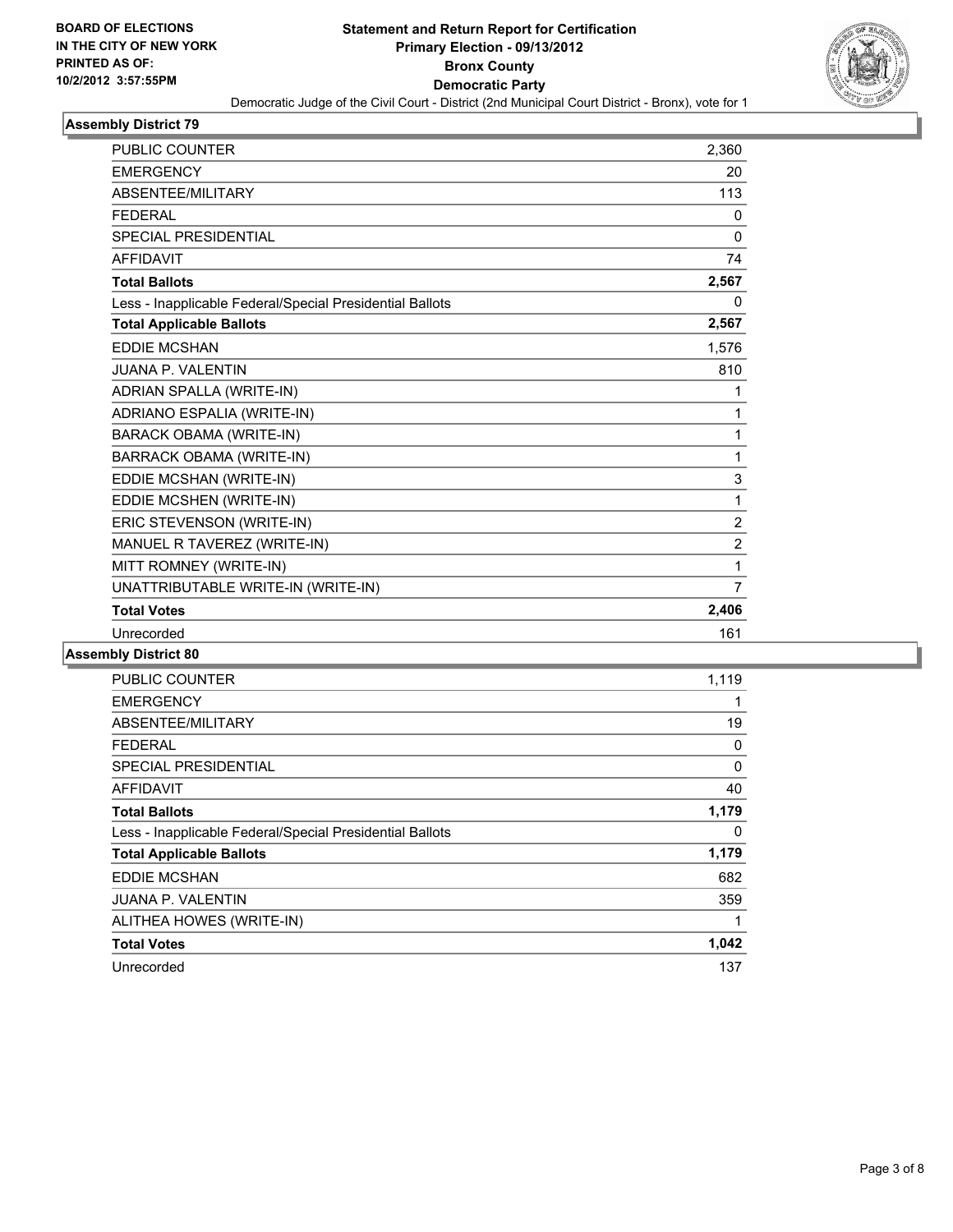

| <b>PUBLIC COUNTER</b>                                    | 2,894 |
|----------------------------------------------------------|-------|
| <b>EMERGENCY</b>                                         | 0     |
| ABSENTEE/MILITARY                                        | 236   |
| <b>FFDFRAL</b>                                           | 0     |
| <b>SPECIAL PRESIDENTIAL</b>                              | 0     |
| <b>AFFIDAVIT</b>                                         | 48    |
| <b>Total Ballots</b>                                     | 3,178 |
| Less - Inapplicable Federal/Special Presidential Ballots | 0     |
| <b>Total Applicable Ballots</b>                          | 3,178 |
| <b>EDDIE MCSHAN</b>                                      | 2,199 |
| JUANA P. VALENTIN                                        | 872   |
| ADRIANO ESPILLIAT (WRITE-IN)                             | 1     |
| <b>BARACK OBAMA (WRITE-IN)</b>                           | 1     |
| DAVID LYNCH (WRITE-IN)                                   | 1     |
| EROL LOUISE (WRITE-IN)                                   | 1     |
| JACK IRA WARSHAW (WRITE-IN)                              | 1     |
| MARIA PURCADO (WRITE-IN)                                 | 1     |
| MARIE L PICHARDO (WRITE-IN)                              | 1     |
| MARK GJONAJ (WRITE-IN)                                   | 1     |
| RANDYE F BERNFELD ESQ (WRITE-IN)                         | 1     |
| RUBEN DIAZ (WRITE-IN)                                    | 1     |
| SEAN MALONEY (WRITE-IN)                                  | 2     |
| SEBASTIAN GATO MARTINEZ (WRITE-IN)                       | 1     |
| SUE DODELL (WRITE-IN)                                    | 1     |
| UNATTRIBUTABLE WRITE-IN (WRITE-IN)                       | 10    |
| WIGBERTO ASTACIO (WRITE-IN)                              | 1     |
| <b>Total Votes</b>                                       | 3,096 |
| Unrecorded                                               | 82    |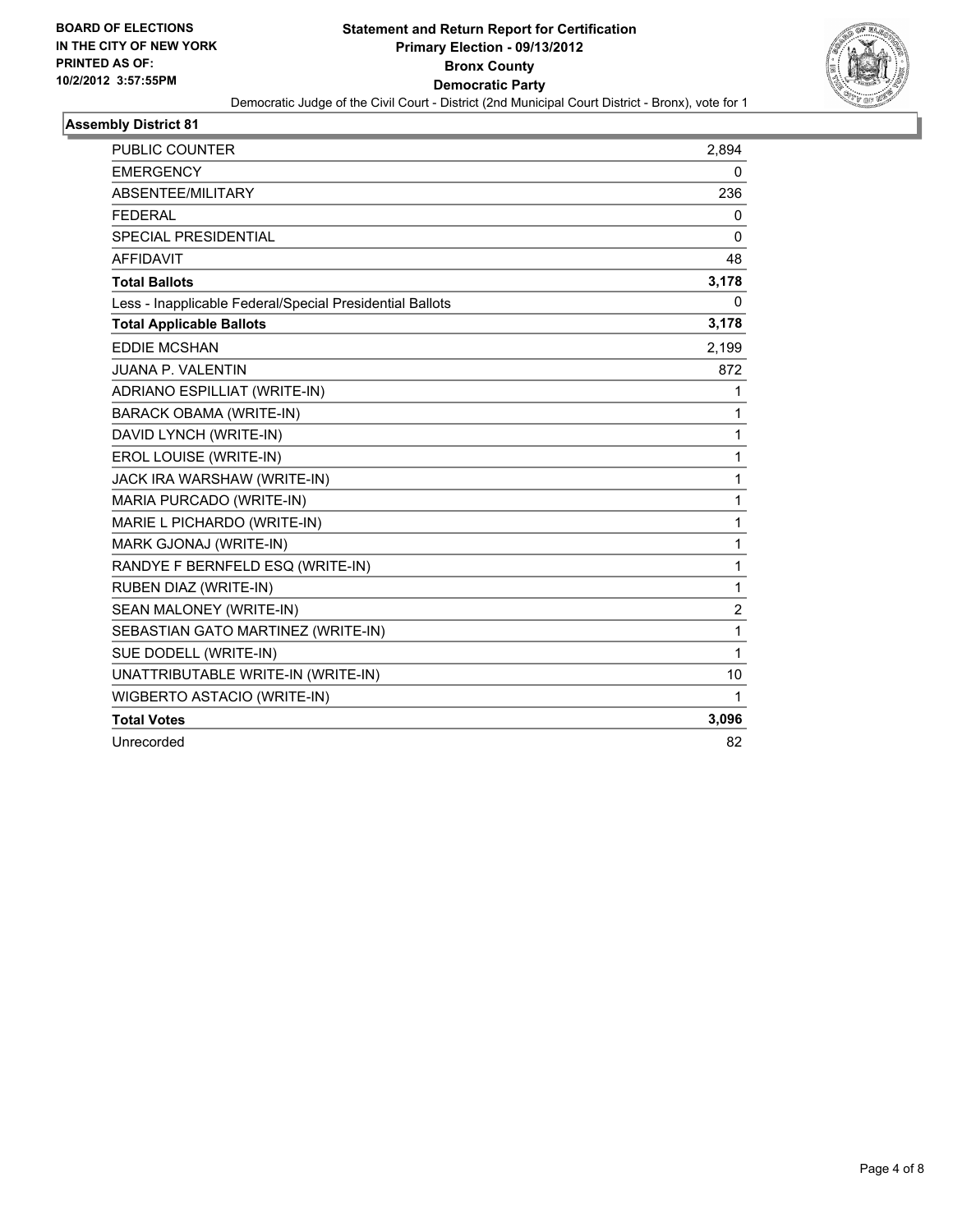

| <b>PUBLIC COUNTER</b>                                    | 2,321    |
|----------------------------------------------------------|----------|
| <b>EMERGENCY</b>                                         | 0        |
| ABSENTEE/MILITARY                                        | 77       |
| <b>FEDERAL</b>                                           | 0        |
| SPECIAL PRESIDENTIAL                                     | $\Omega$ |
| <b>AFFIDAVIT</b>                                         | 96       |
| <b>Total Ballots</b>                                     | 2,494    |
| Less - Inapplicable Federal/Special Presidential Ballots | 0        |
| <b>Total Applicable Ballots</b>                          | 2,494    |
| <b>EDDIE MCSHAN</b>                                      | 1,020    |
| JUANA P. VALENTIN                                        | 1,035    |
| <b>BARACK OBAMA (WRITE-IN)</b>                           | 1        |
| CARLOS QUINTANA (WRITE-IN)                               | 1        |
| KAREN MAXIM (WRITE-IN)                                   | 1        |
| MANNY TAVEREZ (WRITE-IN)                                 | 1        |
| MARIANO ESPAILLA (WRITE-IN)                              | 1        |
| MICHAEL OPPENHEIMER (WRITE-IN)                           | 1        |
| UNATTRIBUTABLE WRITE-IN (WRITE-IN)                       | 4        |
| <b>Total Votes</b>                                       | 2,065    |
| Unrecorded                                               | 429      |

| <b>PUBLIC COUNTER</b>                                    | 0 |
|----------------------------------------------------------|---|
| <b>EMERGENCY</b>                                         | 0 |
| ABSENTEE/MILITARY                                        | 0 |
| <b>FEDERAL</b>                                           | 0 |
| <b>SPECIAL PRESIDENTIAL</b>                              | 0 |
| <b>AFFIDAVIT</b>                                         | 0 |
| <b>Total Ballots</b>                                     | 0 |
| Less - Inapplicable Federal/Special Presidential Ballots | 0 |
| <b>Total Applicable Ballots</b>                          | 0 |
| <b>EDDIE MCSHAN</b>                                      | 0 |
| <b>JUANA P. VALENTIN</b>                                 | 0 |
| <b>Total Votes</b>                                       | 0 |
|                                                          |   |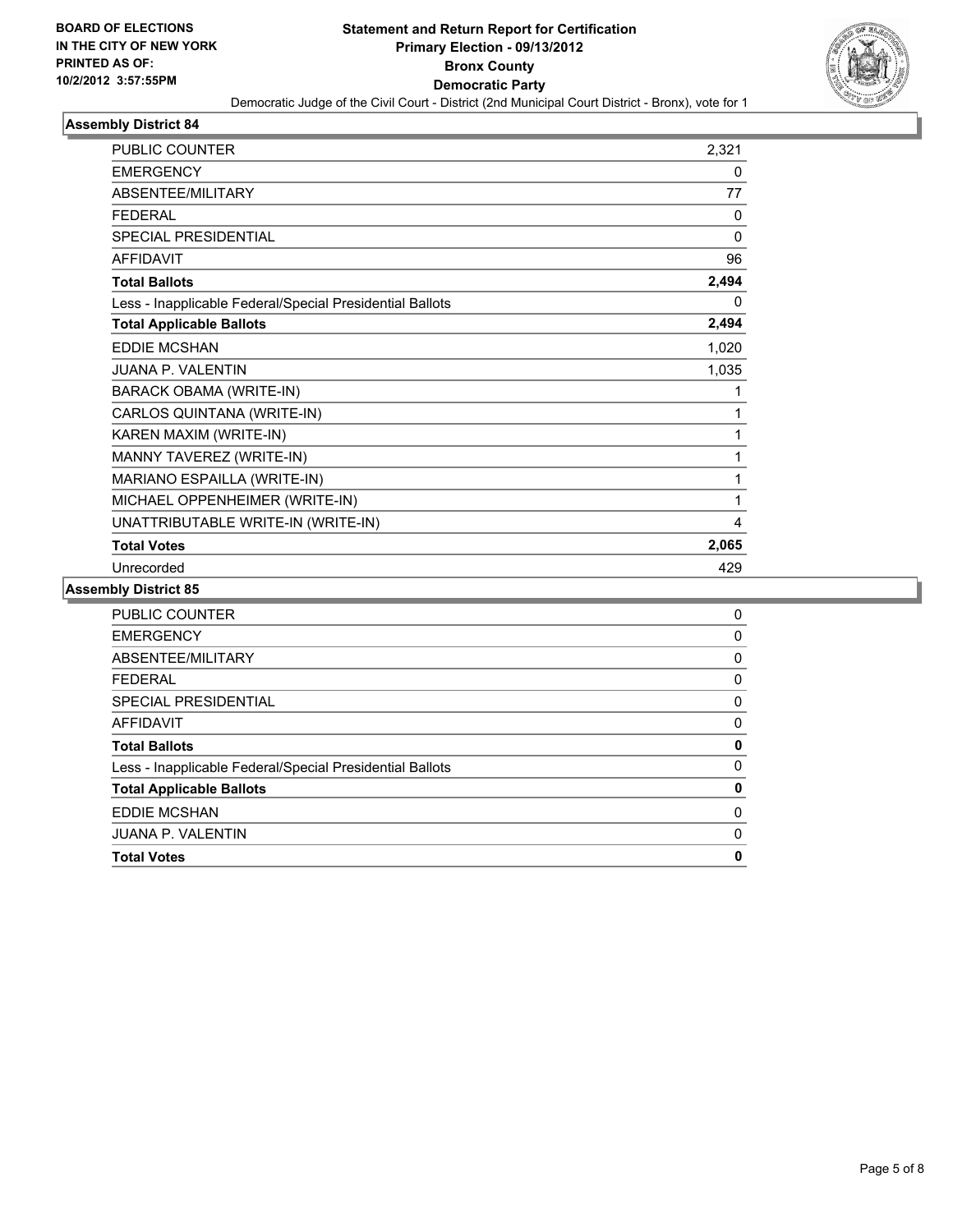

| PUBLIC COUNTER                                           | 3,140 |
|----------------------------------------------------------|-------|
| <b>EMERGENCY</b>                                         | 0     |
| ABSENTEE/MILITARY                                        | 65    |
| FEDERAL                                                  | 0     |
| <b>SPECIAL PRESIDENTIAL</b>                              | 0     |
| <b>AFFIDAVIT</b>                                         | 125   |
| <b>Total Ballots</b>                                     | 3,330 |
| Less - Inapplicable Federal/Special Presidential Ballots | 0     |
| <b>Total Applicable Ballots</b>                          | 3,330 |
| <b>EDDIE MCSHAN</b>                                      | 1,538 |
| <b>JUANA P. VALENTIN</b>                                 | 1,159 |
| HECTOR RAMIREZ (WRITE-IN)                                | 1     |
| UNATTRIBUTABLE WRITE-IN (WRITE-IN)                       | 4     |
| <b>Total Votes</b>                                       | 2,702 |
| Unrecorded                                               | 628   |

| <b>PUBLIC COUNTER</b>                                    | 0 |
|----------------------------------------------------------|---|
| <b>EMERGENCY</b>                                         | 0 |
| ABSENTEE/MILITARY                                        | 0 |
| <b>FEDERAL</b>                                           | 0 |
| SPECIAL PRESIDENTIAL                                     | 0 |
| AFFIDAVIT                                                | 0 |
| <b>Total Ballots</b>                                     | 0 |
| Less - Inapplicable Federal/Special Presidential Ballots | 0 |
| <b>Total Applicable Ballots</b>                          | 0 |
| <b>EDDIE MCSHAN</b>                                      | 0 |
|                                                          |   |
| <b>JUANA P. VALENTIN</b>                                 | 0 |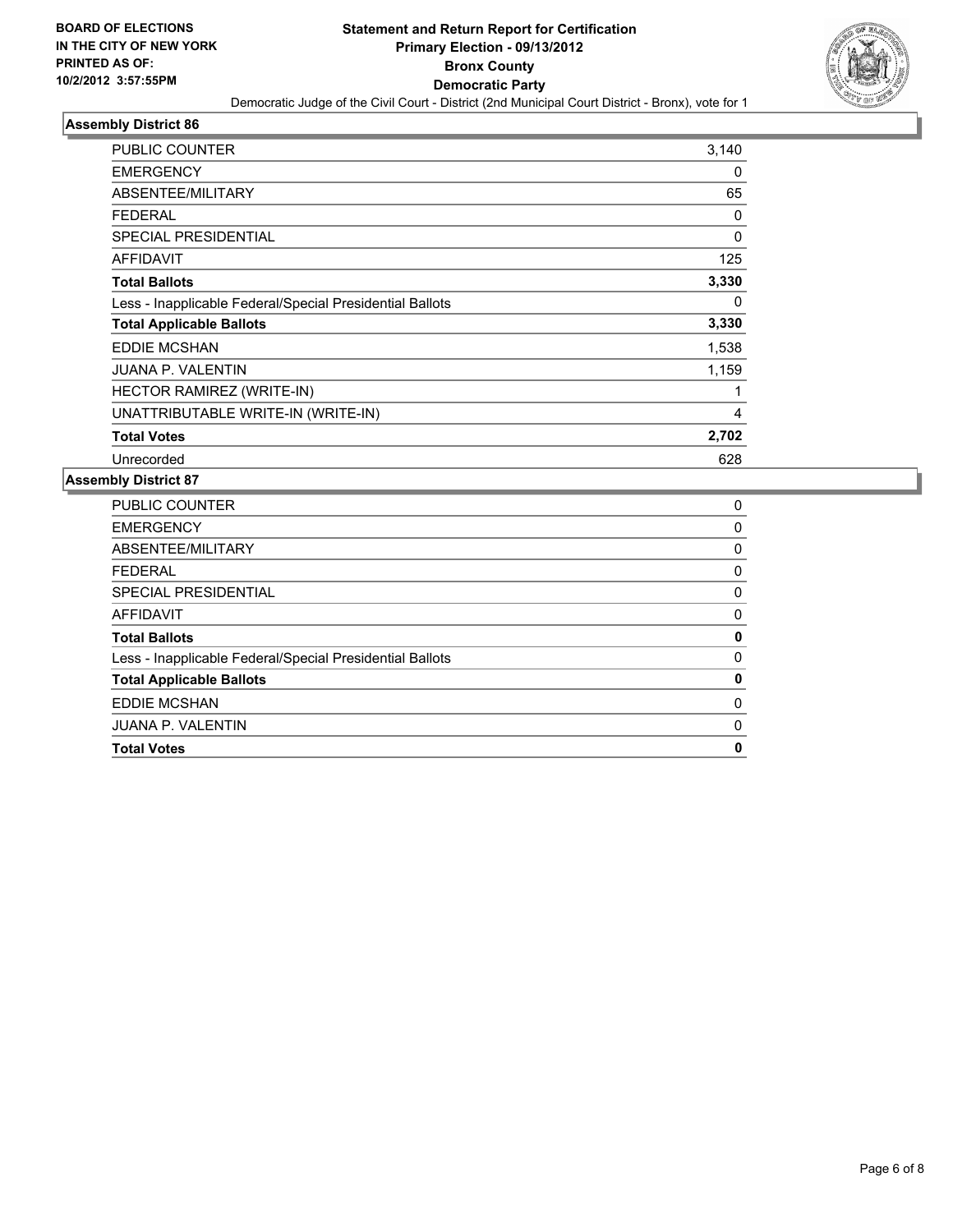#### **Statement and Return Report for Certification Primary Election - 09/13/2012 Bronx County Democratic Party** Democratic Judge of the Civil Court - District (2nd Municipal Court District - Bronx), vote for 1



#### **Total for Democratic Judge of the Civil Court - District (2nd Municipal Court District - Bronx) - Bronx County**

| PUBLIC COUNTER                                           | 17,423         |
|----------------------------------------------------------|----------------|
| <b>EMERGENCY</b>                                         | 21             |
| ABSENTEE/MILITARY                                        | 768            |
| <b>FEDERAL</b>                                           | 0              |
| SPECIAL PRESIDENTIAL                                     | 0              |
| <b>AFFIDAVIT</b>                                         | 629            |
| <b>Total Ballots</b>                                     | 18,841         |
| Less - Inapplicable Federal/Special Presidential Ballots | 0              |
| <b>Total Applicable Ballots</b>                          | 18,841         |
| <b>EDDIE MCSHAN</b>                                      | 9,801          |
| JUANA P. VALENTIN                                        | 6,535          |
| ADRIAN SPALLA (WRITE-IN)                                 | 1              |
| ADRIANO ESPALIA (WRITE-IN)                               | 1              |
| ADRIANO ESPILLIAT (WRITE-IN)                             | 1              |
| ALITHEA HOWES (WRITE-IN)                                 | 1              |
| BARACK OBAMA (WRITE-IN)                                  | 3              |
| BARRACK OBAMA (WRITE-IN)                                 | 1              |
| CARLOS QUINTANA (WRITE-IN)                               | $\mathbf{1}$   |
| DAVID LYNCH (WRITE-IN)                                   | 1              |
| EDDIE MCSHAN (WRITE-IN)                                  | 3              |
| EDDIE MCSHEN (WRITE-IN)                                  | $\mathbf{1}$   |
| ERIC STEVENSON (WRITE-IN)                                | 2              |
| EROL LOUISE (WRITE-IN)                                   | 1              |
| HECTOR RAMIREZ (WRITE-IN)                                | $\mathbf{1}$   |
| JACK IRA WARSHAW (WRITE-IN)                              | 1              |
| <b>JOSE RIVERA (WRITE-IN)</b>                            | 1              |
| KAREN MAXIM (WRITE-IN)                                   | 1              |
| MANNY TAVEREZ (WRITE-IN)                                 | 1              |
| MANUEL R TAVEREZ (WRITE-IN)                              | $\overline{2}$ |
| MARIA PURCADO (WRITE-IN)                                 | $\mathbf{1}$   |
| MARIANO ESPAILLA (WRITE-IN)                              | 1              |
| MARIE L PICHARDO (WRITE-IN)                              | 1              |
| MARK GJONAJ (WRITE-IN)                                   | $\overline{2}$ |
| MICHAEL OPPENHEIMER (WRITE-IN)                           | 1              |
| MITT ROMNEY (WRITE-IN)                                   | 1              |
| RANDYE F BERNFELD ESQ (WRITE-IN)                         | 1              |
| RUBEN DIAZ (WRITE-IN)                                    | 2              |
| SEAN MALONEY (WRITE-IN)                                  | $\overline{2}$ |
| SEBASTIAN GATO MARTINEZ (WRITE-IN)                       | 1              |
| SIMON PEREZ (WRITE-IN)                                   | 1              |
| SUE DODELL (WRITE-IN)                                    | 1              |
| UNATTRIBUTABLE WRITE-IN (WRITE-IN)                       | 40             |
| VANESSA L. GIBSON (WRITE-IN)                             | 1              |
| WIGBERTO ASTACIO (WRITE-IN)                              | 1              |
| <b>Total Votes</b>                                       | 16,417         |
| Unrecorded                                               | 2,424          |